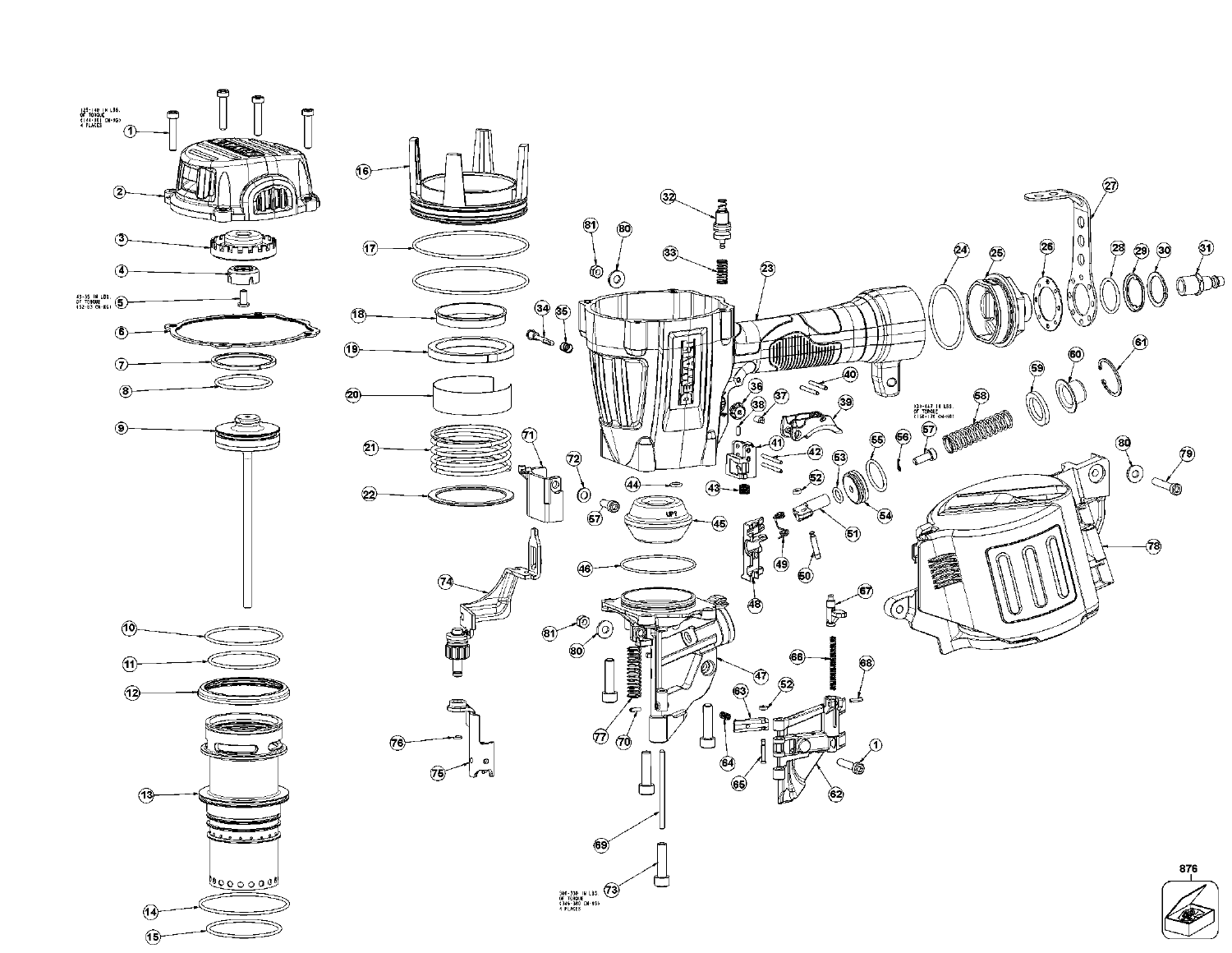| Item Number      | Part Number | Description              | <b>Qty Required</b> |
|------------------|-------------|--------------------------|---------------------|
| $\mathbf{1}$     | MSC6100-30  | SCREW-SHCS-M6X1.00X3     | 5                   |
| $\overline{2}$   | 9R208315    | CAP                      | $\mathbf{1}$        |
| $\overline{3}$   | 9R208267    | <b>EXHAUST BUTTON</b>    | $\mathbf{1}$        |
| $\overline{4}$   | 9R198239    | PISTON STOP              | $\mathbf{1}$        |
| 5                | 9R198240    | <b>EXHAUST SCREW</b>     | $\mathbf{1}$        |
| 6                | 9R209104    | <b>GASKET</b>            | 1                   |
| $\boldsymbol{7}$ | 9R209763    | PISTON RING              | $\mathbf{1}$        |
| 8                | 850242      | O-RING-1.799X.103        | $\mathbf{1}$        |
| 9                | F83C-DK     | <b>DRIVER KIT</b>        | 1                   |
| 10               | 9R209130    | O-RING 63.70X2.62MM      | 1                   |
| 11               | 9R209131    | O-RING 57.75X2.62MM      | $\mathbf{1}$        |
| 12               | 9R208325    | <b>CYLINDER SEAL</b>     | $\mathbf{1}$        |
| 13               | 9R208321    | <b>CYLINDER</b>          | 1                   |
| 14               | 9R209157    | O-RING 75.10X2.62MM      | 1                   |
| 15               | 9R209132    | O-RING 61.10X2.62        | 1                   |
| 16               | 9R209788    | <b>CYLINDER BULKHEAD</b> | 1                   |
| 17               | 9R209133    | O-RING 97.5X2.62MM       | $\mathbf{1}$        |
| 18               | 9R198280    | <b>CHECK SEAL</b>        | $\mathbf{1}$        |
| 19               | 9R213407    | <b>RING RETAINER</b>     | 1                   |
| 20               | 9R215027    | <b>VIBRATION DAMPER</b>  | 1                   |
| 21               | 9R209143    | <b>CYLINDER SPRING</b>   |                     |
| 22               | 9R208390    | <b>BOTTOM RING</b>       | 1                   |
| 23               | 9R208318    | <b>FRAME</b>             | 1                   |
| 24               | 9R208337    | O-RING 52.00X3.00MM      | 1                   |
| 25               | 9R208324    | <b>END CAP</b>           | 1                   |
| 26               | 9R208291    | <b>HOOK SEAT PLATE</b>   | 1                   |
| 27               | 9R208290    | <b>HOOK</b>              | 1                   |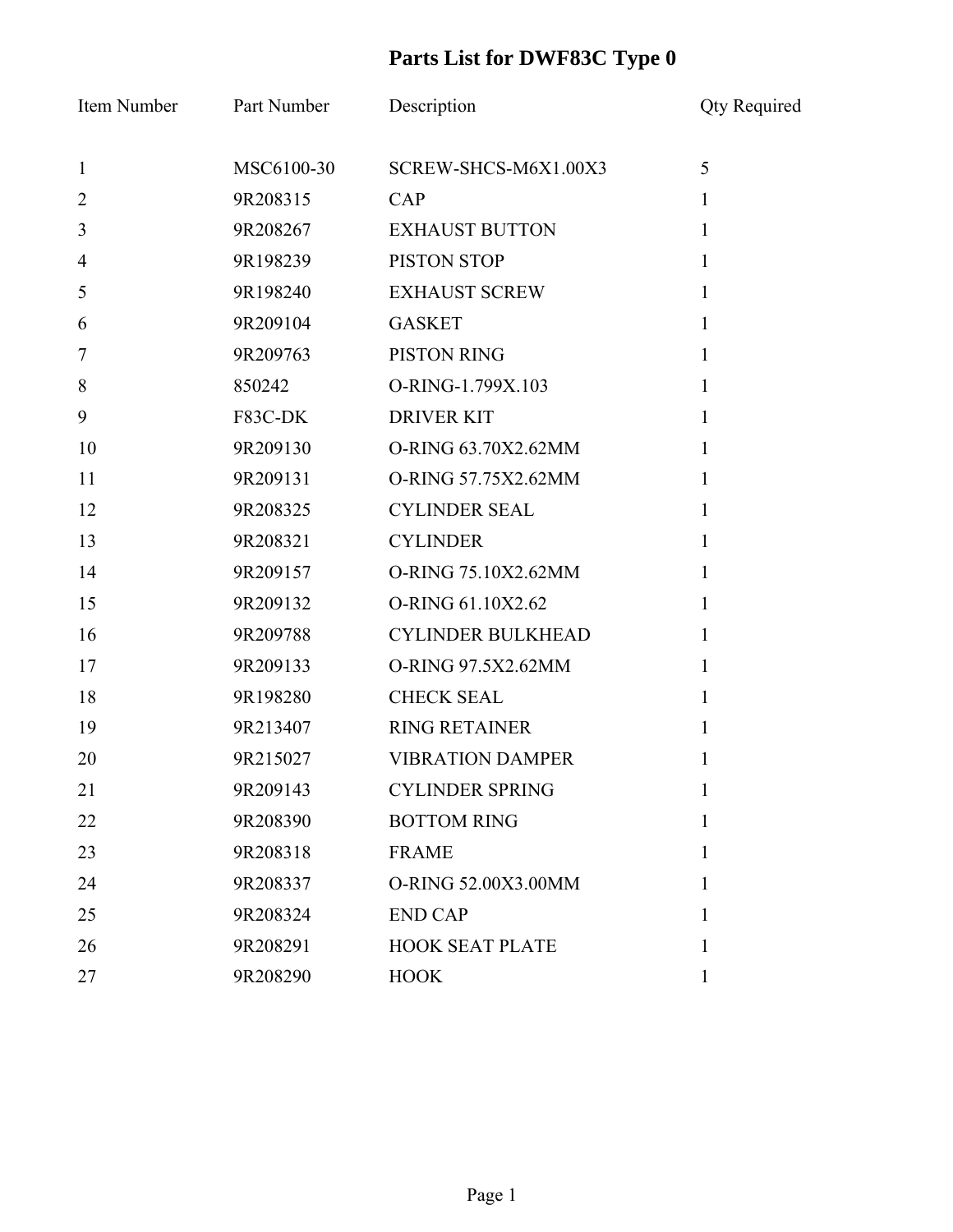| Item Number | Part Number       | Description                 | <b>Qty Required</b> |
|-------------|-------------------|-----------------------------|---------------------|
| 28          | 174309            | O-RING-1.049X.103           | $\mathbf{1}$        |
| 29          | 9R188812          | CAP-HOOK                    | $\mathbf{1}$        |
| 30          | 9R208349          | <b>C-RING 26MM EXTERNAL</b> | $\mathbf{1}$        |
| 31          | 9R215125          | 3/8 CONNECTOR PLUG          | 1                   |
| 32          | TVA <sub>20</sub> | TRIGGER VALVE ASSY.         | $\mathbf{1}$        |
| 33          | 9R198242          | <b>TRIGGER SPRING</b>       | 1                   |
| 34          | 9R208350          | <b>MODE SWITCH PIN</b>      | $\mathbf{1}$        |
| 35          | 188850            | <b>SPRING</b>               | $\mathbf{1}$        |
| 36          | 9R208358          | MODE SWITCH BUTTON          | 1                   |
| 37          | 184508            | <b>BUSHING</b>              | 1                   |
| 38          | 180484            | SCREW-SET-M3X8MM            | $\mathbf{1}$        |
| 39          | 9R213415          | <b>TRIGGER ASSEMBLY</b>     | $\mathbf{1}$        |
| 40          | 174345            | <b>PIN SPRING</b>           | $\overline{2}$      |
| 41          | 9R208355          | <b>ARM GUIDE</b>            | $\mathbf{1}$        |
| 42          | 106058            | PIN-SPRING-M3X32            | $\overline{2}$      |
| 43          | 9R209790          | <b>CONTACT ARM SPRING</b>   | $\mathbf{1}$        |
| 44          | 9R208336          | O-RING 6.80X1.90MM          | $\mathbf{1}$        |
| 45          | <b>F83-BK</b>     | <b>BUMPER KIT</b>           | 1                   |
| 46          | 9R208346          | O-RING 62.50X2.00MM         | 1                   |
| 47          | 9R208376          | NOSE F83C                   | 1                   |
| 48          | 9R213423          | FEED PAWL, F83C             | $\mathbf{1}$        |
| 49          | N80120            | SPRING-TORSION              | $\mathbf{1}$        |
| 50          | N50087            | PIN-SPECIAL(STEP)           | $\mathbf{1}$        |
| 51          | N80121            | <b>ROD-FEED PISTON</b>      | $\mathbf{1}$        |
| 52          | 854004            | <b>WASHER-RUBBER-7</b>      | 1                   |
| 53          | MRG009824         | O-RING-.386X.094            | 1                   |
| 54          | N80128            | PISTON-FEED                 | $\mathbf{1}$        |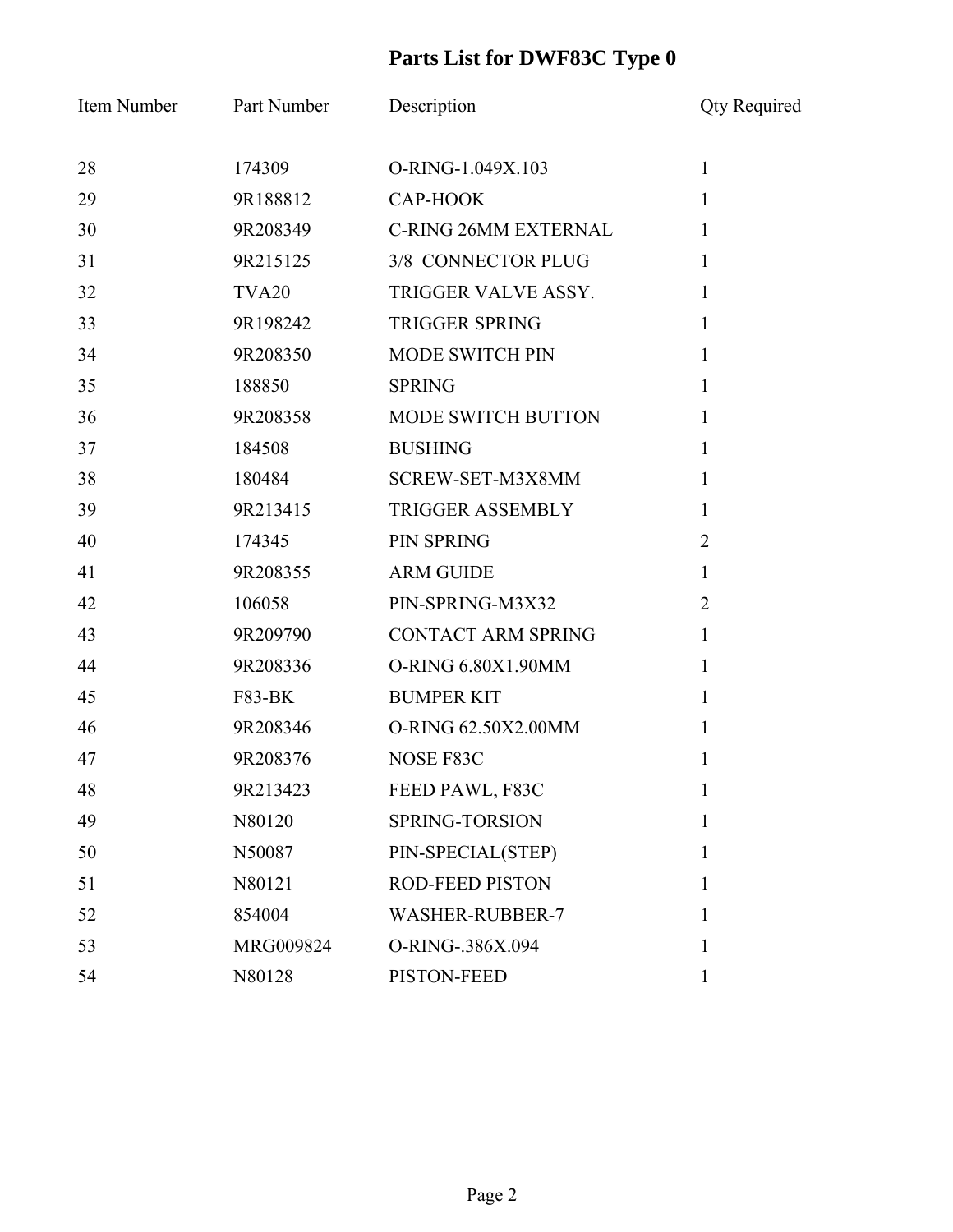| Item Number | Part Number   | Description               | <b>Qty Required</b> |
|-------------|---------------|---------------------------|---------------------|
| 55          | 851384        | O-RING-.987X.103          | $\mathbf{1}$        |
| 56          | LW14.2        | WASHER-1/4 HI COL LO      | $\mathbf{1}$        |
| 57          | MSC6100-16    | SCREW-SHCS-M6X1.00X1      | $\mathbf{1}$        |
| 58          | 163930        | <b>SPRING-FEED PISTON</b> | $\mathbf{1}$        |
| 59          | N80123        | <b>BUMPER-FEED PISTON</b> | 1                   |
| 60          | N80124        | <b>COVER-FEED PISTON</b>  | $\mathbf{1}$        |
| 61          | 851383        | RING-RETAINING METRI      | $\mathbf{1}$        |
| 62          | 9R198279      | <b>DOOR</b>               | $\mathbf{1}$        |
| 63          | 9R214972      | <b>CHECK PAWL</b>         | $\mathbf{1}$        |
| 64          | 9R214973      | <b>CHECK PAWL SPRING</b>  | $\mathbf{1}$        |
| 65          | N70140        | PIN-SPECIAL(STEP)         | $\mathbf{1}$        |
| 66          | 854013        | SPRING, CMPRSN.           | $\mathbf{1}$        |
| 67          | N70150        | <b>LATCH DOOR</b>         | $\mathbf{1}$        |
| 68          | MPP030012     | PIN-SPIROL                | $\mathbf{1}$        |
| 69          | 9R208375      | <b>DOOR PIN</b>           | $\mathbf{1}$        |
| 70          | MPG030010     | PIN-ROLL-3MM X 10MM       | $\mathbf{1}$        |
| 71          | 9R213429      | <b>TRIP COVER</b>         | $\mathbf{1}$        |
| 72          | MPW6.3        | <b>WASHER-PWN M6</b>      | $\mathbf{1}$        |
| 73          | MSC8125-30    | <b>SCREW-SHCS M8X30</b>   | $\overline{4}$      |
| 74          | 9R213403      | <b>UPPER CONTACT ARM</b>  | 1                   |
| 75          | 9R208373      | <b>LOWER CONTACT F83C</b> | 1                   |
| 76          | 9R209147      | <b>RETAINER RING</b>      | 1                   |
| 77          | 9R208377      | <b>SPRING</b>             | 1                   |
| 78          | 9R210201      | CANSITER ASSEM, F83C      | 1                   |
| 79          | MSC6100-35    | SCREW-SHCS-M6X1.00X3      | 1                   |
| 80          | <b>MPW6.2</b> | <b>WASHER.SPECIAL</b>     | 1                   |
| 81          | MHE6100-100   | NUT-ESN M6X1              | 1                   |